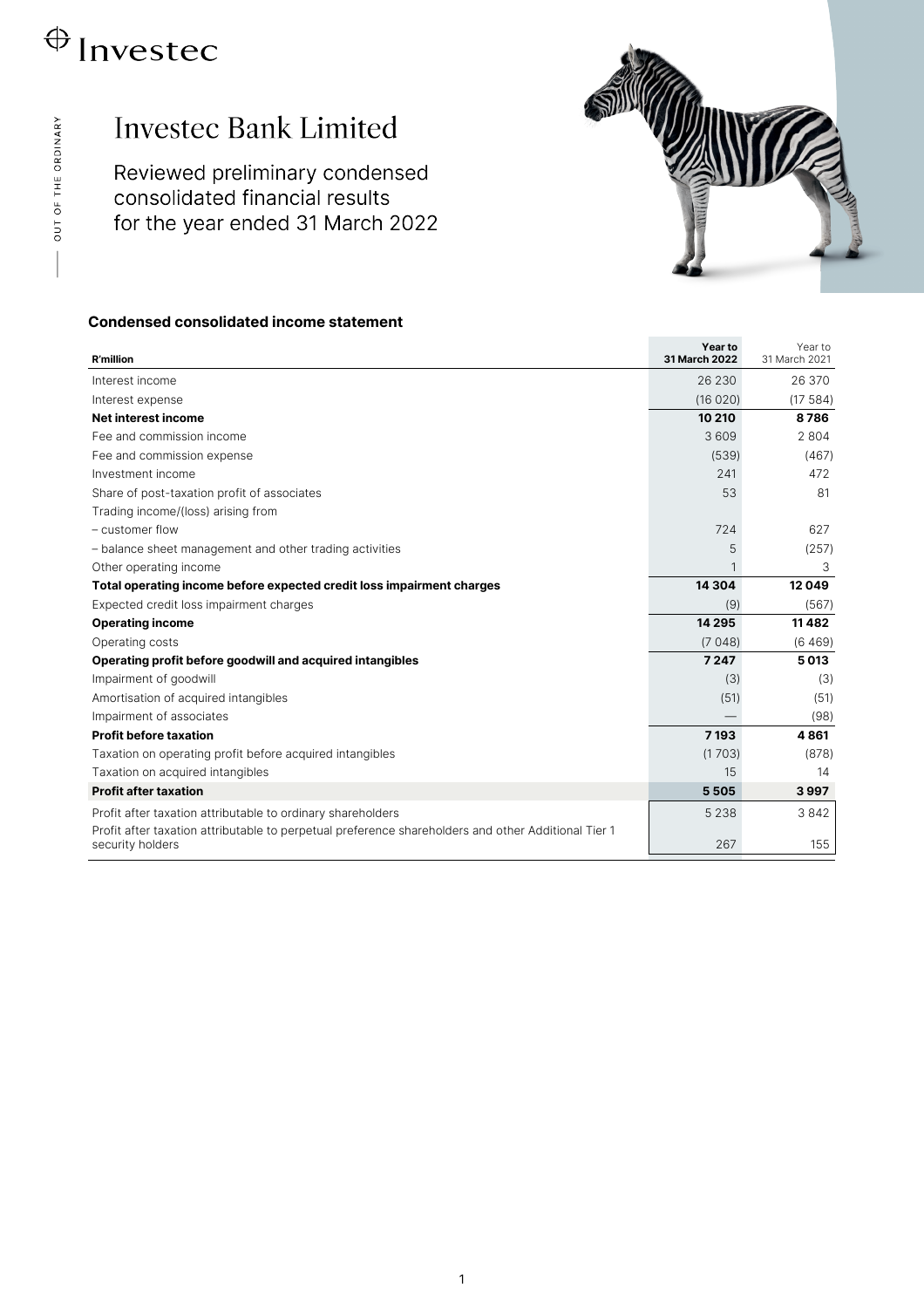### **Consolidated statement of total comprehensive income**

| <b>R'million</b>                                                                                  | Year to<br>31 March 2022 | Year to<br>31 March 2021 |
|---------------------------------------------------------------------------------------------------|--------------------------|--------------------------|
| Profit after taxation                                                                             | 5 5 0 5                  | 3 9 9 7                  |
| Other comprehensive income:                                                                       |                          |                          |
| Items that may be reclassified to the income statement                                            |                          |                          |
| Fair value movements on cash flow hedges taken directly to other comprehensive income*            | (80)                     | 11                       |
| Fair value movements on debt instruments at FVOCI taken directly to other comprehensive income*   | 50                       | 2025                     |
| Gain on realisation of debt instruments at FVOCI recycled through the income statement*           | (35)                     | (33)                     |
| Foreign currency adjustments on translating foreign operations                                    | (70)                     | (1224)                   |
| Items that will not be reclassified to the income statement                                       |                          |                          |
| Fair value movements on equity instruments at FVOCI taken directly to other comprehensive income* | (158)                    | 415                      |
| Net gain/(loss) attributable to own credit risk*                                                  |                          | (14)                     |
| <b>Total comprehensive income</b>                                                                 | 5 2 1 3                  | 5 1 7 7                  |
| Total comprehensive income attributable to ordinary shareholders                                  | 4946                     | 5022                     |
| Total comprehensive income attributable to perpetual preference shareholders and other Additional |                          |                          |
| Tier 1 security holders                                                                           | 267                      | 155                      |
| <b>Total comprehensive income</b>                                                                 | 5 2 1 3                  | 5 1 7 7                  |

\* Net of taxation expense of R234.4 million (2021: R943.4 million).

### **Headline earnings**

| <b>R'million</b>                                                                                | Year to<br>31 March 2022 | Year to<br>31 March 2021 |
|-------------------------------------------------------------------------------------------------|--------------------------|--------------------------|
| Profit after taxation                                                                           | 5 5 0 5                  | 3997                     |
| Dividend paid to perpetual preference shareholders and other Additional Tier 1 security holders | (267)                    | (155)                    |
| Gain on repurchase of perpetual preference shares                                               | 19                       | 17                       |
| Earnings attributable to ordinary shareholders                                                  |                          | 3859                     |
| Headline adjustments                                                                            | 3                        | 274                      |
| Impairment of goodwill                                                                          | 3                        | 3                        |
| Impairment of associates                                                                        |                          | 98                       |
| Headline adjustments of equity accounted associates <sup>^</sup>                                |                          | 173                      |
| Headline earnings attributable to ordinary shareholders                                         | 5 2 6 0                  | 4 1 3 3                  |

^ Net of associate taxation within equity accounted earnings of R47.7 million for the year to 31 March 2021.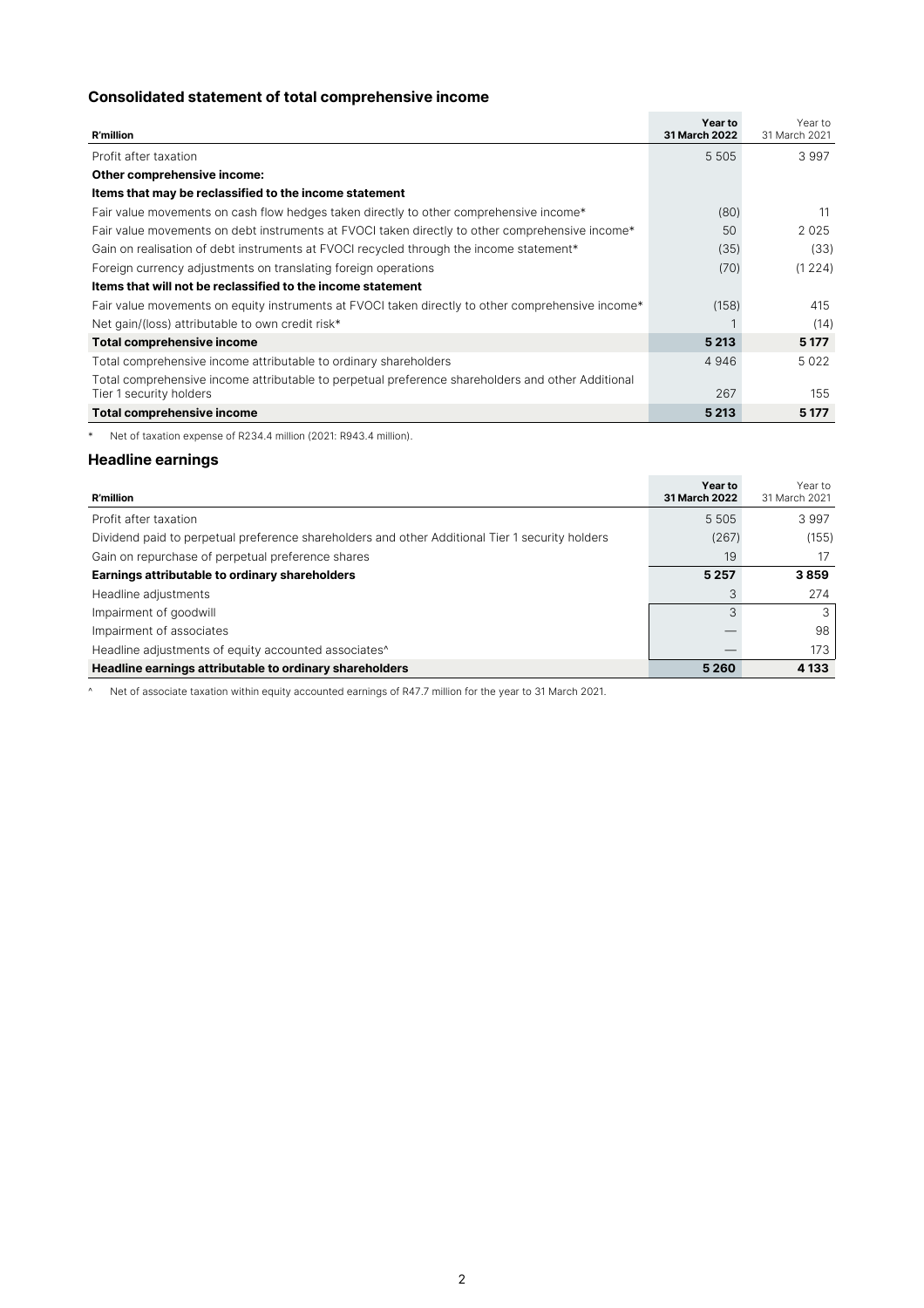### **Consolidated balance sheet**

| At<br><b>R'million</b>                                                     | 31 March 2022  | 31 March 2021 |
|----------------------------------------------------------------------------|----------------|---------------|
| <b>Assets</b>                                                              |                |               |
| Cash and balances at central banks                                         | 11893          | 9653          |
| Loans and advances to banks                                                | 19 609         | 24 666        |
| Non-sovereign and non-bank cash placements                                 | 13 176         | 8956          |
| Reverse repurchase agreements and cash collateral on securities borrowed   | 56 437         | 30 221        |
| Sovereign debt securities                                                  | 57 380         | 53 009        |
| Bank debt securities                                                       | 27 955         | 21862         |
| Other debt securities                                                      | 15 4 3 9       | 14 170        |
| Derivative financial instruments                                           | 17 658         | 19 17 3       |
| Securities arising from trading activities                                 | 2 2 7 6        | 2869          |
| Investment portfolio                                                       | 2865           | 4923          |
| Loans and advances to customers                                            | 287 529        | 275 056       |
| Own originated loans and advances to customers securitised                 | 7 2 2 8        | 8 1 8 4       |
| Other loans and advances                                                   | 108            | 181           |
| Other securitised assets                                                   | 592            | 578           |
| Interests in associated undertakings                                       | 31             | 5 1 4 9       |
| Current taxation assets                                                    | $\overline{2}$ | 35            |
| Deferred taxation assets                                                   | 2 2 5 5        | 2 4 1 2       |
| Other assets                                                               | 5746           | 7 3 8 2       |
| Property and equipment                                                     | 3 4 2 7        | 2740          |
| Investment properties                                                      | 1              | 1             |
| Goodwill                                                                   | 172            | 175           |
| Software                                                                   | 46             | 95            |
| Other acquired intangible assets                                           | 64             | 118           |
| Loans to Group companies                                                   | 21 4 8 9       | 17 410        |
| Non-current assets classified as held for sale                             | 498            | 474           |
|                                                                            | 553876         | 509 492       |
| <b>Liabilities</b>                                                         |                |               |
| Deposits by banks                                                          | 18721          | 17 144        |
| Derivative financial instruments                                           | 27 551         | 23 011        |
| Other trading liabilities                                                  | 3 3 0 9        | 3 3 8 8       |
| Repurchase agreements and cash collateral on securities lent               | 12 091         | 16 593        |
| Customer accounts (deposits)                                               | 420 072        | 374 369       |
| Debt securities in issue                                                   | 2845           | 2 1 2 6       |
| Liabilities arising on securitisation of own originated loans and advances | 4 5 8 5        | 3 2 7 1       |
| Current taxation liabilities                                               | 557            | 684           |
| Deferred taxation liabilities                                              | 17             | 32            |
| Other liabilities                                                          | 7 0 8 9        | 7 4 21        |
| Loans from Group companies                                                 | 1066           | 1972          |
|                                                                            | 497903         | 450 011       |
| Subordinated liabilities                                                   | 9 1 3 3        | 12 936        |
|                                                                            | 507036         | 462947        |
| <b>Equity</b>                                                              |                |               |
| Ordinary share capital                                                     | 32             | 32            |
| Ordinary share premium                                                     | 14 250         | 14 250        |
| Other reserves                                                             | 1017           | 411           |
| Retained income                                                            | 28 981         | 29 188        |
| <b>Ordinary shareholders' equity</b>                                       | 44 280         | 43 881        |
| Perpetual preference share capital and premium                             |                | 1481          |
| Shareholders' equity excluding non-controlling interests                   | 44 280         | 45 362        |
| Other Additional Tier 1 securities in issue                                | 2 5 6 0        | 1183          |
| <b>Total equity</b>                                                        | 46840          | 46 545        |
| <b>Total liabilities and equity</b>                                        | 553876         | 509 492       |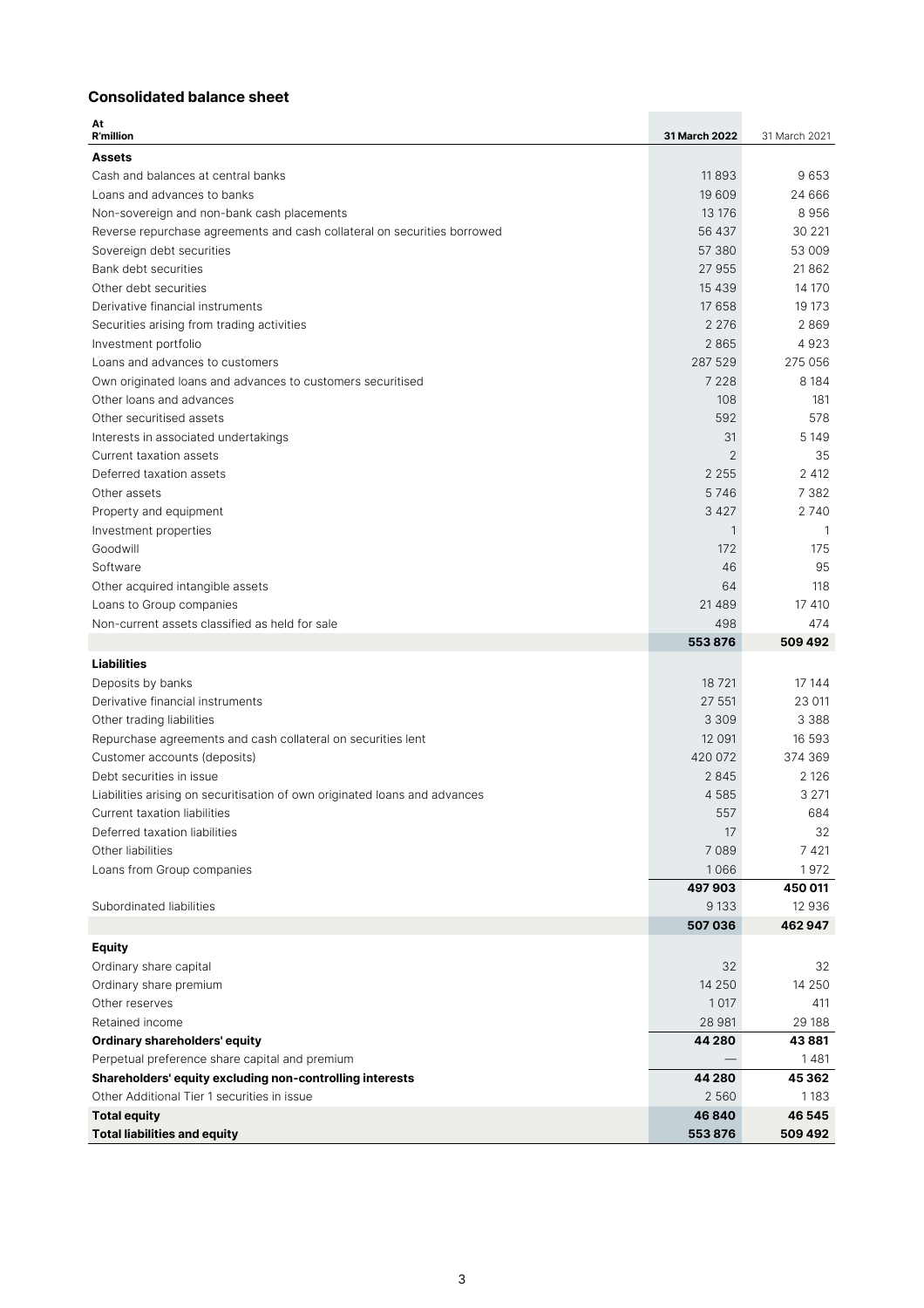### **Condensed consolidated statement of changes in equity**

| <b>R'million</b>                                                                                 | Year to<br>31 March 2022 | Year to<br>31 March 2021 |
|--------------------------------------------------------------------------------------------------|--------------------------|--------------------------|
| Balance at the beginning of the year                                                             | 46 545                   | 41748                    |
| Total comprehensive income                                                                       | 5 2 1 3                  | 5 1 7 7                  |
| Dividends paid to ordinary shareholders                                                          | (5550)                   | (600)                    |
| Dividends paid to perpetual preference shareholders and other Additional Tier 1 security holders | (267)                    | (155)                    |
| Issue of other Additional Tier 1 securities in issue                                             | 1377                     | 723                      |
| Repurchase of perpetual preference shares                                                        | (1462)                   | (36)                     |
| Net equity movements of interests in associated undertakings                                     | __                       | (406)                    |
| Net capital contribution from Group companies                                                    | 984                      | 94                       |
| Balance at the end of the year                                                                   | 46840                    | 46 545                   |

### **Condensed consolidated cash flow statement**

| <b>R'million</b>                                              | Year to<br><b>31 March 2022</b> | Year to<br>31 March 2021 |
|---------------------------------------------------------------|---------------------------------|--------------------------|
| Net cash inflow/(outflow) from operating activities           | 7 0 9 4                         | (25318)                  |
| Net cash inflow/(outflow) from investing activities           | 2842                            | (81)                     |
| Net cash (outflow)/inflow from financing activities*          | (9973)                          | 1 2 2 8                  |
| Effects of exchange rate changes on cash and cash equivalents | (51)                            | (1171)                   |
| Net decrease in cash and cash equivalents                     |                                 | (25342)                  |
| Cash and cash equivalents at the beginning of the year        | 42 115                          | 67 457                   |
| Cash and cash equivalents at the end of the year              | 42 0 27                         | 42 115                   |

Cash and cash equivalents is defined as including cash and balances at central banks, on demand loans and advances to banks and non-sovereign and non-<br>bank cash placements (all of which have a maturity profile of less than

### **\* Net cash (outflow)/inflow from financing activities comprises:**

| <b>R'million</b>                                                 | Year to<br><b>31 March 2022</b> | Year to<br>31 March 2021 |
|------------------------------------------------------------------|---------------------------------|--------------------------|
| Repurchase of perpetual preference shares                        | (1462)                          | (36)                     |
| Proceeds on issue of subordinated liabilities                    | 1500                            | 1636                     |
| Repayment of subordinated liabilities                            | (5, 486)                        | (260)                    |
| Dividends paid                                                   | (5817)                          | (755)                    |
| Proceeds on issue of other Additional Tier 1 securities in issue | 1377                            | 723                      |
| Lease liabilities paid                                           | (85)                            | (80)                     |
| Net cash (outflow)/inflow from financing activities              | (9973)                          | 1 2 2 8                  |

### **Condensed consolidated segmental information**

|                                           | <b>Specialist Banking</b> |                                                  |                      |             |                    |
|-------------------------------------------|---------------------------|--------------------------------------------------|----------------------|-------------|--------------------|
|                                           | <b>Private Client</b>     |                                                  |                      |             |                    |
| Year to 31 March 2022<br><b>R'million</b> | Private<br>Banking        | Corporate,<br>Investment<br>Banking and<br>Other | Group<br>Investments | Group Costs | <b>Total Group</b> |
| Operating income                          | 7404                      | 7072                                             | (181)                | ---         | 14 295             |
| Operating costs                           | (3351)                    | (3373)                                           |                      | (324)       | (7048)             |
| <b>Operating profit/(loss)</b>            | 4053                      | 3699                                             | (181)                | (324)       | 7 2 4 7            |
| Cost to income ratio (%)                  | 47.6%                     | 45.3%                                            | n/a                  | n/a         | 49.3%              |
| Total assets (R'million)                  | 223 819                   | 329 327                                          | 730                  | __          | 553876             |

|                                           | <b>Specialist Banking</b> |                                                  |                      |             |                    |
|-------------------------------------------|---------------------------|--------------------------------------------------|----------------------|-------------|--------------------|
|                                           | <b>Private Client</b>     |                                                  |                      |             |                    |
| Year to 31 March 2021<br><b>R'million</b> | Private<br>Banking        | Corporate,<br>Investment<br>Banking and<br>Other | Group<br>Investments | Group Costs | <b>Total Group</b> |
| Operating income                          | 5 5 8 4                   | 5687                                             | 211                  |             | 11 4 8 2           |
| Operating costs                           | (2981)                    | (3164)                                           |                      | (324)       | (6469)             |
| <b>Operating profit/(loss)</b>            | 2603                      | 2523                                             | 211                  | (324)       | 5013               |
| Cost to income ratio (%)                  | 53.1%                     | 50.9%                                            | n/a                  | n/a         | 53.7%              |
| Total assets (R'million)                  | 210 420                   | 291008                                           | 8 0 6 4              | –           | 509 492            |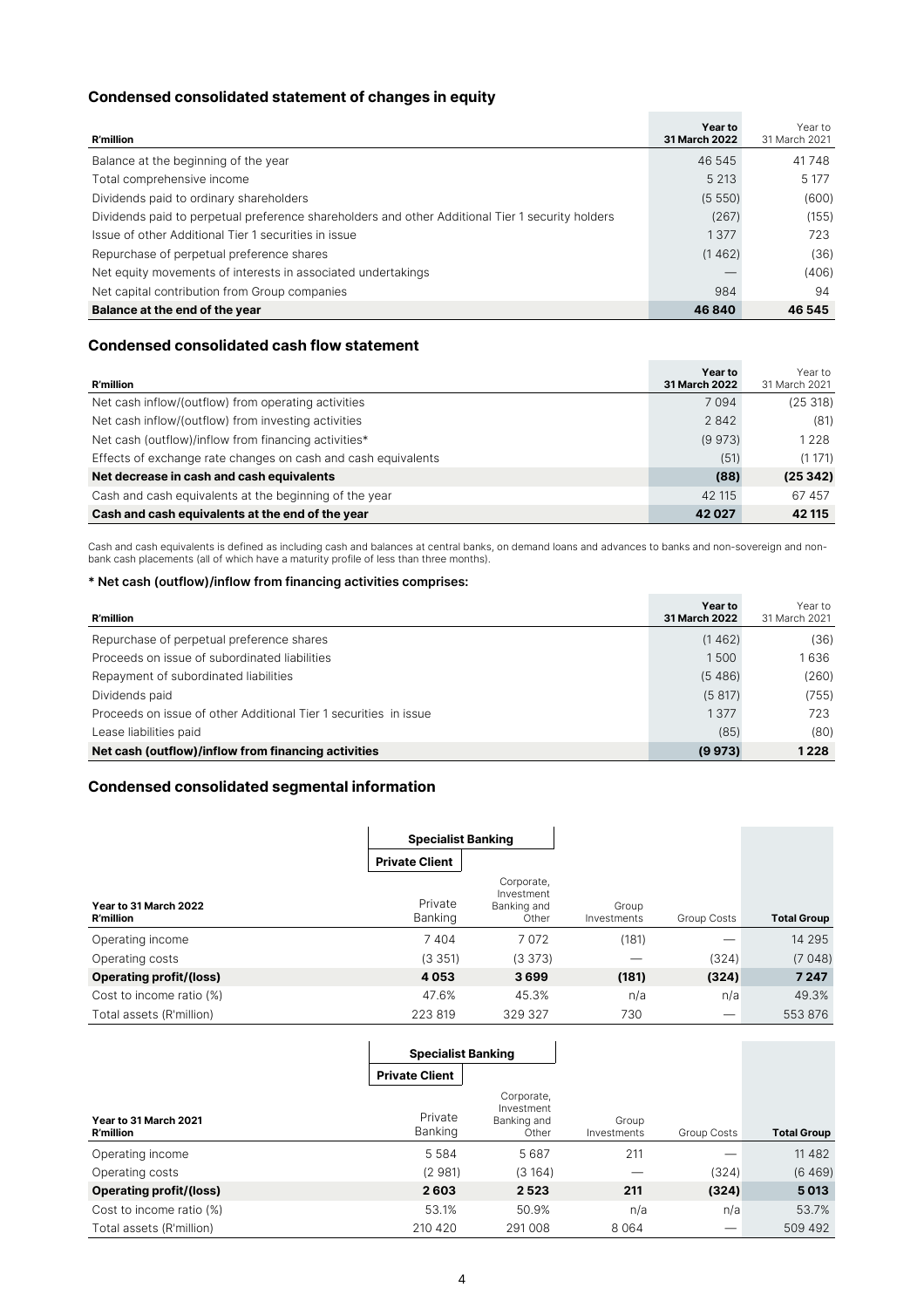### **Liquidity coverage ratio disclosure**

The objective of the Liquidity Coverage Ratio (LCR) is to promote the short-term resilience of the liquidity risk profile of banks by ensuring that they have sufficient high quality liquid assets to survive a significant stress scenario lasting 30 calendar days.

In accordance with the provisions of section 6(6) of the South African Banks Act 1990 (Act No. 94 of 1990), banks are directed to comply with the relevant LCR disclosure requirements. This disclosure Template LIQ1 is in accordance with Pillar 3 of the Basel III liquidity accord, as specified by BCBS d400 (2017) and Directive D1/2019.

The following table sets out the LCR for the Group and bank:

| At 31 March 2022<br><b>R'million</b> | <b>Investec Bank</b><br><b>Limited Solo-</b><br><b>Total weighted</b><br>value | <b>Investec Bank</b><br>Limited<br>consolidated<br>Group-Total<br>weighted<br>value |
|--------------------------------------|--------------------------------------------------------------------------------|-------------------------------------------------------------------------------------|
| High quality liquid assets (HQLA)    | 98 0 38                                                                        | 100 268                                                                             |
| Net cash outflows                    | 71 679                                                                         | 72 513                                                                              |
| <b>Actual LCR (%)</b>                | 137.4                                                                          | 138.9                                                                               |
| Required LCR (%)*                    | 90.0                                                                           | 90.0                                                                                |

The South African PA is of the opinion that Financial markets have largely normalised, and banks currently have healthy liquidity as a result of increased deposits. The PA views that the LCR COVID-19 relief measure is no longer necessary and the minimum LCR requirement has been revised from 80% to 90% from 1 January 2022 and back to 100% from 1 April 2022.

The values in the table are calculated as the simple average of the 90 calendar daily values over the period 1 January 2022 to 31 March 2022 for IBL solo. IBL consolidated Group values use daily values for IBL solo, while those for other Group entities use the average of January, February and March 2022 month-end values.

### **Net stable funding ratio disclosure**

The objective of the Net Stable Funding Ratio (NSFR) is to promote the resilience in the banking sector by requiring banks to maintain a stable funding profile in relation to the composition of their assets and off-balance sheet activities on an ongoing structural basis.

In accordance with the provisions of section 6(6) of the South African Banks Act 1990 (Act No. 94 of 1990), banks are directed to comply with the relevant NSFR disclosure requirements. This disclosure Template LIQ2 is in accordance with Pillar 3 of the Basel III liquidity accord, as specified by BCBS d400 (2017) and Directive D1/2019.

The following table sets out the NSFR for the Group and bank:

| At 31 March 2022<br><b>R'million</b> | <b>Investec Bank</b><br><b>Limited Solo-</b><br><b>Total weighted</b><br>value | <b>Investec Bank</b><br>Limited<br>consolidated<br>Group-Total<br>weighted<br>value |
|--------------------------------------|--------------------------------------------------------------------------------|-------------------------------------------------------------------------------------|
| Available stable funding (ASF)       | 337 590                                                                        | 355 250                                                                             |
| Required stable funding (RSF)        | 297 779                                                                        | 315 554                                                                             |
| <b>Actual NSFR (%)</b>               | 113.4                                                                          | 112.6                                                                               |
| Required NSFR (%)                    | 100.0                                                                          | 100.0                                                                               |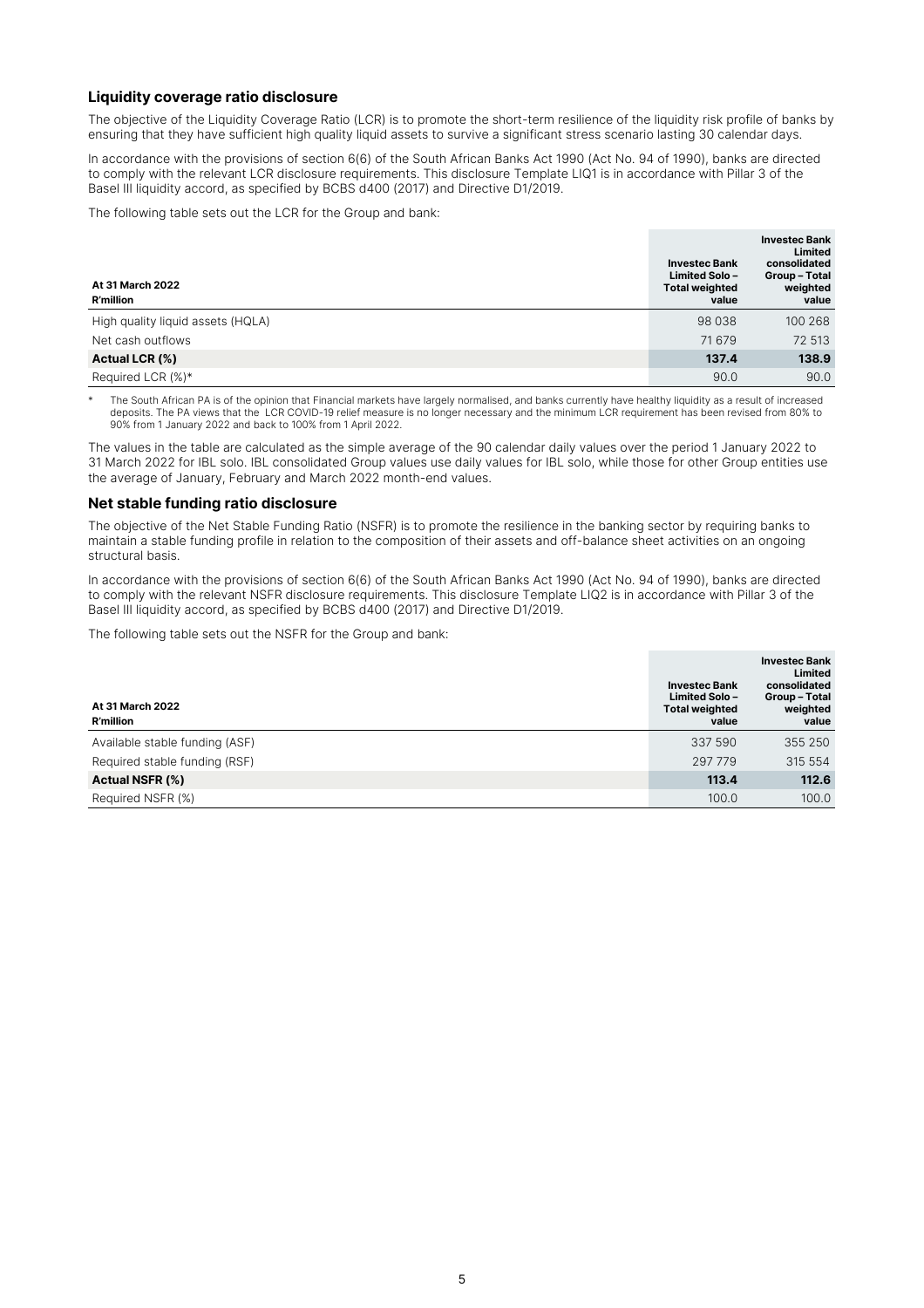### **Commentary**

These reviewed preliminary condensed consolidated financial statements cover the results of Investec Bank Limited ("the bank" or "Investec" or "IBL") for the year ended 31 March 2022 (FY2022).

Unless the context indicates otherwise, all comparatives relate to the year ended 31 March 2021 (FY2021).

#### **Overview of results**

The bank's performance for the 2022 financial year reflects the strength of our Specialist Banking franchise and the commitment of our people to support our clients.

The revenue momentum experienced in the first half of the financial year continued into the second half. Net interest income benefitted from lower funding costs and higher average interest earning assets. Increased client activity and higher lending turnover underpinned the growth in noninterest revenue over the year. Fixed operating expenditure was well contained, in line with the Group's focus on cost efficiencies, while variable remuneration increased given improved business performance. Impairments were significantly lower given limited default experience and good recoveries.

The prior year results reflected the effects of severe economic contraction and rate cuts associated with COVID-19 which negatively affected client activity, net interest margins, valuations, and impairments.

Against this backdrop, Investec Bank Limited, a subsidiary of Investec Limited (INL), posted an increase in headline earnings attributable to ordinary shareholders of 27.3% to R5 260 million (FY2021: R4 133 million).

We have maintained strong capital and liquidity positions with a common equity tier one (CET1) ratio of 15.8% on increased Advanced Internal Ratings Based (AIRB) scope (31 March 2021: 14.0%). The LCR was 137.4% for Investec Bank Limited (solo) and 138.9% for Investec Bank Limited (consolidated) while the NSFR was 113.4% and 112.6%, respectively.

Approval was received from the Prudential Authority to adopt the AIRB approach for the bank's SME and Corporate models effective 1 April 2021.

We have made progress in our application to adopt AIRB on remaining models where capital is still measured on the Foundation Internal Ratings Based (FIRB) approach. On full AIRB adoption, the CET1 ratio at 31 March 2022 would on a pro forma basis increase by 200bps to c.18%.

#### **Capital optimisation**

In line with our capital optimisation strategy and to simplify IBL's balance sheet, on 31 August 2021, IBL sold its 47.4% stake in Investec Equity Partners (IEP) to INL for R5.2 billion, and its 21.87% holding in Investec Property Fund (IPF) to INL for R2.7 billion. R1.5 billion of the IPF purchase price was funded by IBL providing interest bearing debt to INL while R3.4 billion of the IEP purchase price was funded by INL issuing redeemable preference shares to IBL. INL pledged the IPF shares to IBL as security for the debt, and its investment in Investec Investments (Pty) Limited as security for the preference shares.

As IBL ceased to derive any regulatory capital benefit associated with preference shares from 1 January 2022, the bank subsequently repurchased all outstanding listed nonredeemable, non-cumulative, non-participating preference shares in issue, remaining with a nil balance as at 31 March 2022.

For full information on the Investec Group results, refer to the combined results of Investec plc and Investec Limited on the Group's website http://www.investec.com.

Certain financial information presented in this results announcement constitutes pro-forma financial information in terms of the JSE Limited Listings Requirements. The applicable criteria on the basis of which this pro-forma financial information has been prepared is set out in the IBL website booklet. The pro-forma financial information is the responsibility of the Group's Board of Directors. Pro-forma financial information was prepared for illustrative purposes only and because of its nature may not fairly present the issuer's financial position, changes in equity, results of operations or cash flows. The auditor has performed a review of the pro-forma financial information and the review report is available for inspection at the registered office of Investec upon request.

### **Financial review**

Salient operational features for the year ended 31 March 2022 include:

Total operating income before expected credit loss (ECL) impairment charges increased by 18.7% to R14 304 million (FY2021: R12 049 million). The components of operating income are analysed further below:

- Net interest income increased 16.2% to R10 210 million (FY2021: R8 786 million) given higher average interest earning assets and lower funding costs. Net core loans grew by 4.1% to R294.8 billion (31 March 2021: R283.2 billion). Advances to private clients were driven by residential mortgages, offset by flat year on year growth in commercial real estate. Growth in corporate lending was curtailed by elevated repayments and continued low business confidence.
- Net fee and commission income increased 31.4% to R3 070 million (FY2021: R2 337 million) reflecting increased activity levels across the board, higher lending and FX turnover, and a recovery of point-of-sale activity relative to the prior year.
- Investment income and share of post-taxation profit from associates declined 46.8% to R294 million (FY2021: R553 million). The decrease is primarily due to the sale of IEP on 31 August 2021 and additional write-downs taken on certain unlisted investments.
- Total trading income increased 97.0% to R729 million (FY2021: R370 million). Client flow was strong (up 15.3%) driven by market share gains in select markets, increased client flows and benefits arising from increased market volatility. Balance sheet management and other trading activities saw mark-to-market (MTM) gains on certain interest rate and currency swaps.

ECL impairment charges declined by 98.4% to R9 million (FY2021: R567 million) resulting in a credit loss ratio (CLR) of approximately zero bps (FY2021: 18bps). The decline was due to limited default experience, good recoveries, specific ECL impairment reversals and the release of R71 million post-model overlays given good credit performance and a stable macroeconomic outlook relative to FY2021. The management overlay at year end of R219 million (31 March 2021: R290 million) reflects heightened economic uncertainty arising from the effects of inflationary pressures and second-order economic impacts from geopolitical tensions abroad.

The cost to income ratio improved to 49.3% (FY2021: 53.7%) given continued cost discipline. Operating costs increased 9.0% to R7 048 million (FY2021: R6 469 million) driven largely by higher variable remuneration given improved performance. Fixed costs increased by 4.8% year on year.

As a result of the foregoing factors, profit before taxation increased 48.0% to R7 193 million (FY2021: R4 861 million) while profit after taxation increased 37.7% to R5 505 million (FY2021: R3 997 million).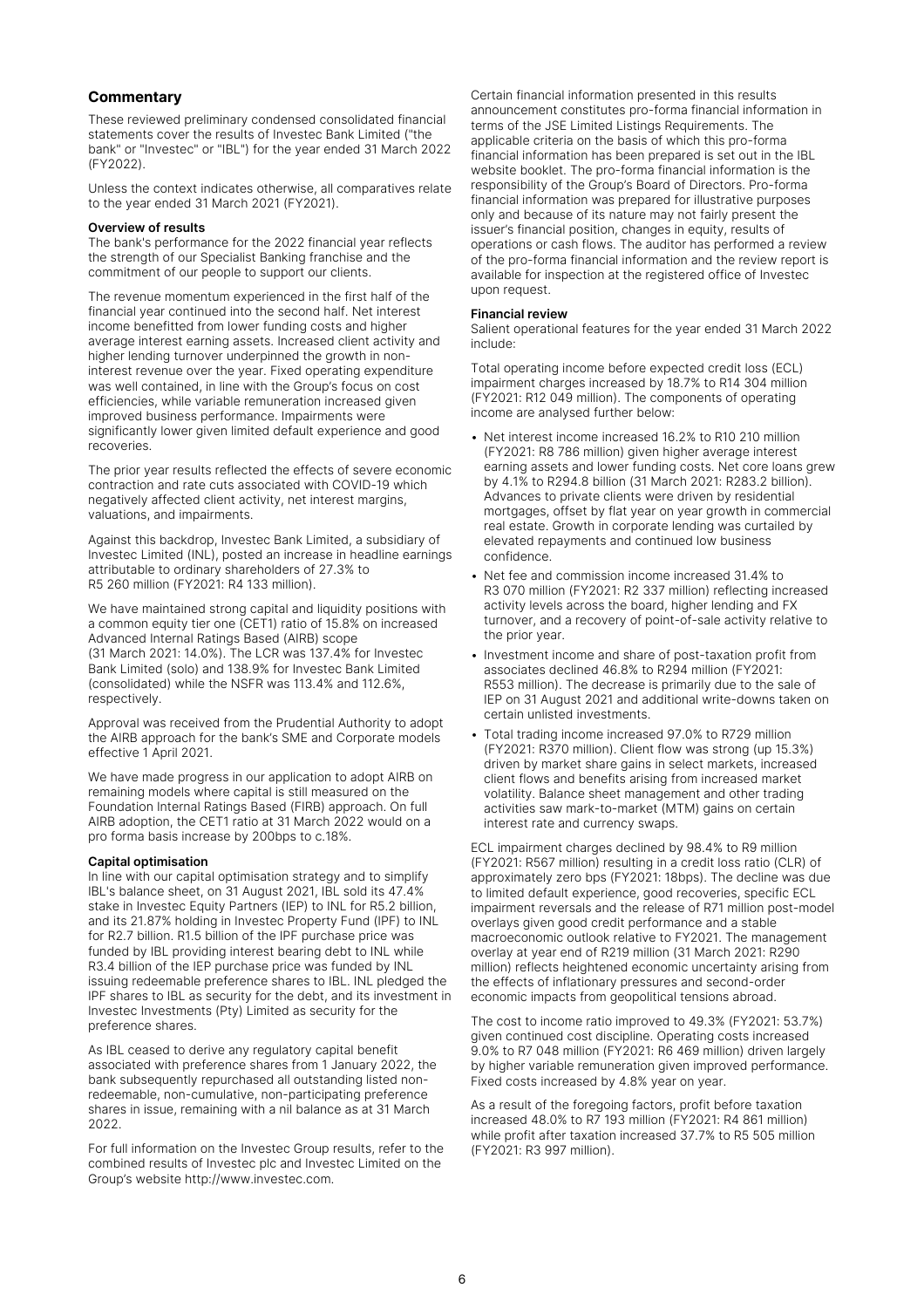### **Outlook**

The bank continues to successfully navigate the uncertain macro backdrop that has persisted since the onset of the pandemic, well supported by a strong balance sheet and robust liquidity.

The expected slowdown in global growth given high levels of global inflation, increased geopolitical tensions and the slow implementation of structural reforms locally, present a downside risk to current economic forecasts.

#### **FY2023 guidance:**

Based on financial performance for FY2022, current business momentum and a macro-economic outlook with elevated forecast risk in the short term, management currently expects:

- The revenue outlook to be underpinned by higher average interest rates supporting margins, higher average lending books and increased activity levels given expected GDP growth.
- Normalisation of expected credit loss impairment charges and consequent credit loss ratio increase towards a through-the-cycle range calibrated between 20bps and 30bps.
- The bank to continue to operate with a surplus capital position given excess capital generation and the anticipated CET1 uplift on full implementation of AIRB.

We remain focused on strategic execution and are well positioned to continue supporting our clients and to take advantage of growth opportunities ahead.

### **Basis of preparation**

The condensed consolidated financial statements are prepared in accordance with the requirements of the JSE Limited Listings Requirements for preliminary reports and the requirements of the Companies Act of South Africa. The Listings Requirements require preliminary reports to be prepared in accordance with the framework concepts and the measurement and recognition requirements of International Financial Reporting Standards (IFRS) and the SAICA Financial Reporting Guides as issued by the Accounting Practices Committee and Financial Pronouncements as issued by Financial Reporting Standards Council and to also, as a minimum, contain the information required by IAS 34 Interim Financial Reporting.

The accounting policies applied in the preparation of the condensed consolidated financial statements are in terms of IFRS and are consistent with those applied in the previous consolidated annual financial statements.

The financial results have been prepared under the supervision of Marlé van der Walt, the Investec Bank Limited Finance Director. The condensed consolidated financial statements for the year ended 31 March 2022 will be available on the Group's website on 19 May 2022.

On behalf of the Board of Investec Bank Limited

| <b>Khumo Shuenyane</b> |  |
|------------------------|--|
| Chair                  |  |
| 18 May 2022            |  |

**Richard Wainwright Chief Executive** 

#### **Review conclusion**

The condensed consolidated financial statements for the year ended 31 March 2022 have been reviewed by KPMG Inc. and Ernst & Young Inc., who expressed an unmodified review conclusion. A copy of the auditors' review report is available for inspection at the company's registered office together with the financial statements identified in the auditors' report.

The auditors' report does not necessarily report on all of the information contained in these financial results. Shareholders are therefore advised that in order to obtain a full understanding of the nature of the auditors' engagement, they should obtain a copy of the auditors' review report together with the accompanying financial information from the issuer's registered office.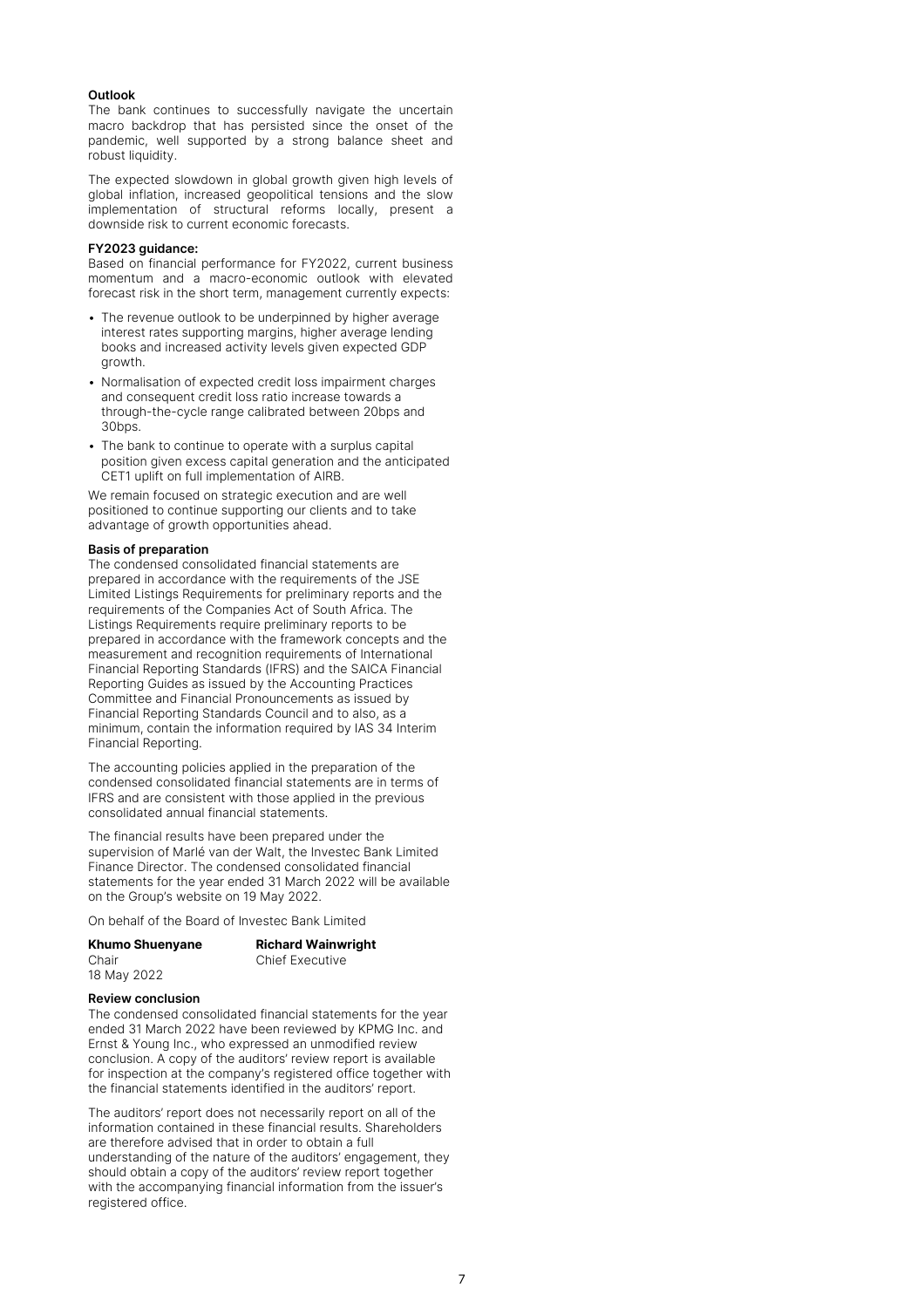### **Net fee and commission income**

| For the year to 31 March                         |       |         |
|--------------------------------------------------|-------|---------|
| <b>R'million</b>                                 | 2022  | 2021    |
| Specialist Banking net fee and commission income | 3070  | 2 3 3 7 |
| Specialist Banking fee and commission income     | 3609  | 2 804   |
| Specialist Banking fee and commission expense    | (539) | (467)   |
| Net fee and commission income                    | 3070  | 2 3 3 7 |
| Annuity fees (net of fees payable)               | 1767  | 1502    |
| Deal fees                                        | 1303  | 835     |

All revenue generated from fee and commission income arises from contracts with customers.

### **Analysis of financial assets and liabilities by measurement category**

|                                                                             |                         | Financial                   | Non-financial                |                |
|-----------------------------------------------------------------------------|-------------------------|-----------------------------|------------------------------|----------------|
| At 31 March 2022                                                            | Total<br>instruments at | instruments<br>at amortised | instruments or<br>scoped out |                |
| <b>R'million</b>                                                            | fair value              | cost                        | of IFRS 9                    | <b>Total</b>   |
| Assets                                                                      |                         |                             |                              |                |
| Cash and balances at central banks                                          |                         | 11893                       |                              | 11893          |
| Loans and advances to banks                                                 |                         | 19 609                      |                              | 19 609         |
| Non-sovereign and non-bank cash placements                                  | 564                     | 12 612                      |                              | 13 176         |
| Reverse repurchase agreements and cash collateral on securities<br>borrowed | 23 346                  | 33 091                      |                              | 56 437         |
| Sovereign debt securities                                                   | 42 432                  | 14 948                      |                              | 57 380         |
| Bank debt securities                                                        | 16 274                  | 11 681                      |                              | 27 955         |
| Other debt securities                                                       | 11 0 8 4                | 4 3 5 5                     |                              | 15 4 3 9       |
| Derivative financial instruments                                            | 17 658                  |                             |                              | 17 658         |
| Securities arising from trading activities                                  | 2 2 7 6                 |                             |                              | 2 2 7 6        |
| Investment portfolio                                                        | 2865                    |                             |                              | 2865           |
| Loans and advances to customers                                             | 20 601                  | 266928                      |                              | 287 529        |
| Own originated loans and advances to customers securitised                  |                         | 7 2 2 8                     |                              | 7 2 2 8        |
| Other loans and advances                                                    |                         | 108                         |                              | 108            |
| Other securitised assets                                                    |                         | 592                         |                              | 592            |
| Interests in associated undertakings                                        |                         |                             | 31                           | 31             |
| Current taxation assets                                                     |                         |                             | $\overline{2}$               | $\overline{2}$ |
| Deferred taxation assets                                                    |                         |                             | 2 2 5 5                      | 2 2 5 5        |
| Other assets                                                                | 1638                    | 2 5 6 1                     | 1547                         | 5746           |
| Property and equipment                                                      |                         |                             | 3 4 2 7                      | 3 4 2 7        |
| Investment properties                                                       |                         |                             | 1                            | 1              |
| Goodwill                                                                    |                         |                             | 172                          | 172            |
| Software                                                                    |                         |                             | 46                           | 46             |
| Other acquired intangible assets                                            |                         |                             | 64                           | 64             |
| Loans to Group companies                                                    | 173                     | 21 316                      |                              | 21 4 8 9       |
| Non-current assets classified as held for sale                              | 498                     |                             |                              | 498            |
|                                                                             | 139 409                 | 406922                      | 7545                         | 553876         |
| <b>Liabilities</b>                                                          |                         |                             |                              |                |
| Deposits by banks                                                           |                         | 18721                       |                              | 18721          |
| Derivative financial instruments                                            | 27 551                  |                             |                              | 27 551         |
| Other trading liabilities                                                   | 3 3 0 9                 |                             |                              | 3 3 0 9        |
| Repurchase agreements and cash collateral on securities lent                | 3 1 5 2                 | 8939                        |                              | 12 0 91        |
| Customer accounts (deposits)                                                | 56 663                  | 363 409                     |                              | 420 072        |
| Debt securities in issue                                                    |                         | 2 8 4 5                     |                              | 2 8 4 5        |
| Liabilities arising on securitisation of own originated loans and           |                         |                             |                              |                |
| advances                                                                    |                         | 4585                        |                              | 4 5 8 5        |
| <b>Current taxation liabilities</b>                                         |                         |                             | 557                          | 557            |
| Deferred taxation liabilities                                               |                         |                             | 17                           | 17             |
| Other liabilities                                                           | 1107                    | 1819                        | 4 1 6 3                      | 7089           |
| Loans from Group companies                                                  |                         | 1066                        |                              | 1066           |
|                                                                             | 91782                   | 401384                      | 4 7 3 7                      | 497903         |
| Subordinated liabilities                                                    |                         | 9 1 3 3                     |                              | 9 1 3 3        |
|                                                                             | 91782                   | 410 517                     | 4737                         | 507036         |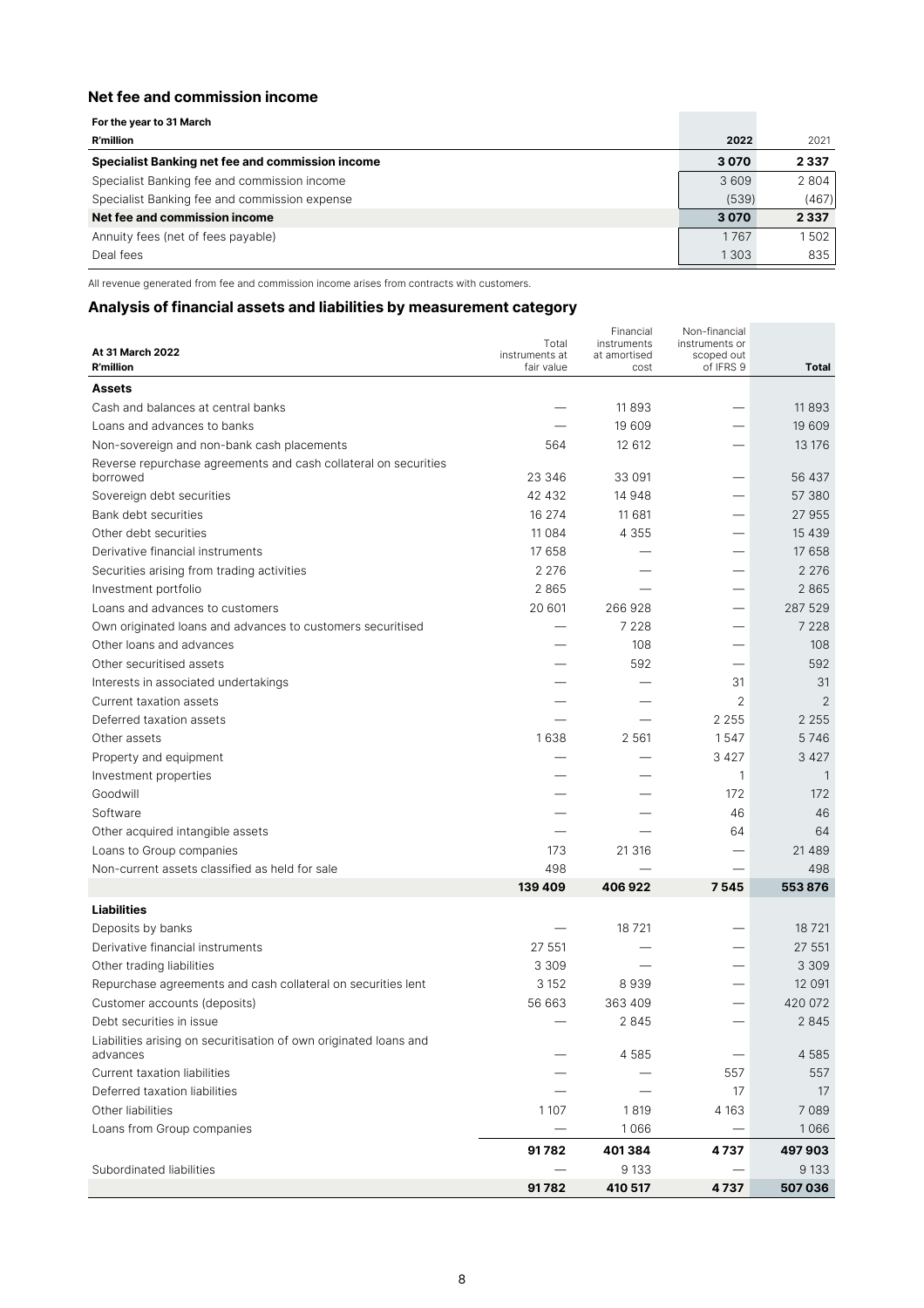### **Financial instruments carried at fair value**

The table below analyses recurring fair value measurements for financial assets and financial liabilities. These fair value measurements are categorised into different levels in the fair value hierarchy based on the inputs to the valuation technique used.

The different levels are identified as follows:

**Level 1** – quoted (unadjusted) prices in active markets for identical assets or liabilities

- Level 2 inputs other than quoted prices included within level 1 that are observable for the asset or liability, either directly (i.e. as prices) or indirectly (i.e. derived from prices)
- Level 3 inputs for the asset or liability that are not based on observable market data (unobservable inputs).

|                                                                          |                                              | Fair value category |         |         |
|--------------------------------------------------------------------------|----------------------------------------------|---------------------|---------|---------|
| At 31 March 2022<br><b>R'million</b>                                     | Total<br><b>instruments</b><br>at fair value | Level 1             | Level 2 | Level 3 |
| <b>Assets</b>                                                            |                                              |                     |         |         |
| Non-sovereign and non-bank cash placements                               | 564                                          |                     | 564     |         |
| Reverse repurchase agreements and cash collateral on securities borrowed | 23 346                                       |                     | 23 346  |         |
| Sovereign debt securities                                                | 42 432                                       | 42 432              |         |         |
| Bank debt securities                                                     | 16 274                                       | 5 1 6 3             | 11 111  |         |
| Other debt securities                                                    | 11 0 8 4                                     | 891                 | 10 193  |         |
| Derivative financial instruments                                         | 17 658                                       |                     | 17 658  |         |
| Securities arising from trading activities                               | 2 2 7 6                                      | 2 0 0 8             | 268     |         |
| Investment portfolio                                                     | 2865                                         | 92                  | 4       | 2769    |
| Loans and advances to customers                                          | 20 601                                       |                     | 19824   | 777     |
| Other assets                                                             | 1638                                         | 1638                |         |         |
| Loans to Group companies                                                 | 173                                          |                     | 173     |         |
| Non-current assets classified as held for sale                           | 498                                          |                     |         | 498     |
|                                                                          | 139 409                                      | 52 2 2 4            | 83141   | 4044    |
| <b>Liabilities</b>                                                       |                                              |                     |         |         |
| Derivative financial instruments                                         | 27 551                                       | 698                 | 26853   |         |
| Other trading liabilities                                                | 3 3 0 9                                      | 148                 | 3 1 6 1 |         |
| Repurchase agreements and cash collateral on securities lent             | 3 1 5 2                                      |                     | 3 1 5 2 |         |
| Customer accounts (deposits)                                             | 56 663                                       |                     | 56 663  |         |
| Other liabilities                                                        | 1 1 0 7                                      |                     | 1107    |         |
|                                                                          | 91782                                        | 846                 | 90936   |         |
| Net financial assets/(liabilities) at fair value                         | 47627                                        | 51378               | (7795)  | 4044    |

#### **Transfers between level 1 and level 2**

There were no significant transfers between level 1 and level 2 in the current year.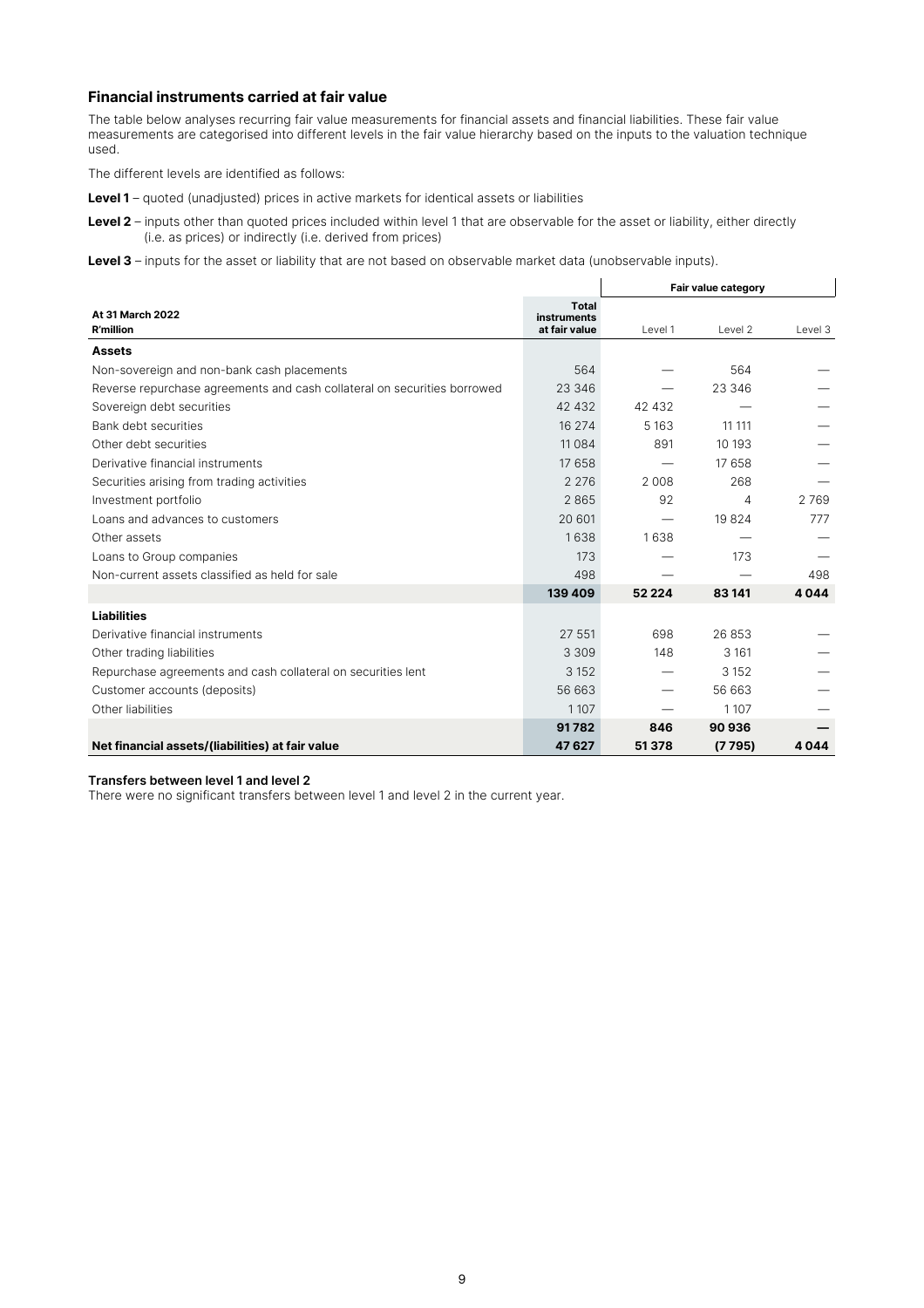### **Level 3 financial instruments**

|                                                       | Investment | Loans and<br>advances to | Other level 3 |                |
|-------------------------------------------------------|------------|--------------------------|---------------|----------------|
| <b>R'million</b>                                      | portfolio  | customers                | assets        | <b>Total</b>   |
| Balance at 1 April 2021                               | 2762       | 35                       | 474           | 3 2 7 1        |
| Net (losses)/gains recognised in the income statement | (381)      |                          | 24            | (357)          |
| Purchases                                             | 647        |                          | –             | 647            |
| Sales                                                 | (60)       |                          |               | (60)           |
| Issues                                                | 4          |                          |               | $\overline{4}$ |
| Settlements                                           | (210)      | (13)                     |               | (223)          |
| Transfers into level 3                                |            | 755                      |               | 755            |
| Foreign exchange adjustments                          | ∍          |                          |               | 7              |
| <b>Balance at 31 March 2022</b>                       | 2769       | 777                      | 498           | 4044           |

For the year ended 31 March 2022, R755.0 million of loans and advances to customers has been transferred from level 2 to level 3, due to inputs related to the measurement of credit risk to the valuation model becoming unobservable.

The Group transfers between levels within the fair value hierarchy when the significance of the unobservable inputs change or if the valuation methods change.

The following table quantifies the losses included in the income statement recognised on level 3 financial instruments:

| For the year to 31 March 2022                              |              |          |            |
|------------------------------------------------------------|--------------|----------|------------|
| <b>R'million</b>                                           | <b>Total</b> | Realised | Unrealised |
| Total losses included in the income statement for the year |              |          |            |
| Investment loss                                            | (357)        | (263)    | (94)       |
|                                                            | (357)        | (263)    | (94)       |

### **Sensitivity of fair values to reasonably possible alternative assumptions by level 3 instrument type**

The fair value of financial instruments in level 3 are measured using valuation techniques that incorporate assumptions that are not evidenced by prices from observable market data. The below valuations have been considered taking the global COVID-19 pandemic into consideration. The following table shows the sensitivity of these fair values to reasonably possible alternative assumptions, determined at a transactional level:

|                                                   |                                                       |                           |                                                     |                                        | Potential impact on the<br>income statement |                                             |
|---------------------------------------------------|-------------------------------------------------------|---------------------------|-----------------------------------------------------|----------------------------------------|---------------------------------------------|---------------------------------------------|
| At 31 March 2022                                  | Level 3<br>balance sheet<br>value<br><b>R'million</b> | Valuation<br>method       | <b>Significant</b><br>unobservable<br>input changed | Range of<br>unobservable<br>input used | Favourable<br>changes<br><b>R'million</b>   | Unfavourable<br>changes<br><b>R'million</b> |
| <b>Assets</b>                                     |                                                       |                           |                                                     |                                        |                                             |                                             |
| Investment portfolio                              | 2769                                                  |                           |                                                     |                                        | 331                                         | (309)                                       |
|                                                   |                                                       | Price earnings            | <b>EBITDA</b>                                       | $\ast$                                 | 242                                         | (182)                                       |
|                                                   |                                                       | Discounted<br>cash flow   | Discount rate                                       | 13%-14%                                | $\mathbf{2}$                                | (2)                                         |
|                                                   |                                                       | Discounted<br>cash flow   | Cash flows                                          | $\ast$                                 | 23                                          | (23)                                        |
|                                                   |                                                       | Net asset value           | Underlying<br>asset value                           | v                                      | 32                                          | (61)                                        |
|                                                   |                                                       | Discounted<br>cash flow   | Precious and<br>industrial metal<br>prices          | $(5\%) - 5\%$                          | 27                                          | (27)                                        |
|                                                   |                                                       | Other                     | Various                                             | $**$                                   | 5                                           | (14)                                        |
| Loans and advances to<br>customers                | 777                                                   |                           |                                                     |                                        | 152                                         | (241)                                       |
|                                                   |                                                       | Underlying<br>asset value | Property values                                     | $\ast$                                 | 150                                         | (239)                                       |
|                                                   |                                                       | Net asset value           | Underlying<br>asset value                           | Λ                                      | $\overline{2}$                              | (2)                                         |
| Non-current assets classified as<br>held for sale | 498                                                   | Discounted<br>cash flow   | Discount rate                                       | 13%-16%                                | 11                                          | (38)                                        |
| <b>Total</b>                                      | 4044                                                  |                           |                                                     |                                        | 494                                         | (588)                                       |

The EBITDA, cash flows and property values have been stressed on an investment-by-investment and loan-by-loan basis in order to obtain favourable and unfavourable valuations.

The valuation sensitivity of certain equity investments have been assessed by adjusting various inputs such as expected cash flows, discount rates,<br>earnings multiples rather than a single input. It is deemed appropriate to sensitivity of the investments cannot be determined through the adjustment of a single input.

^ Net asset values are calculated by reference to the fair value of the assets and liabilities within the entity.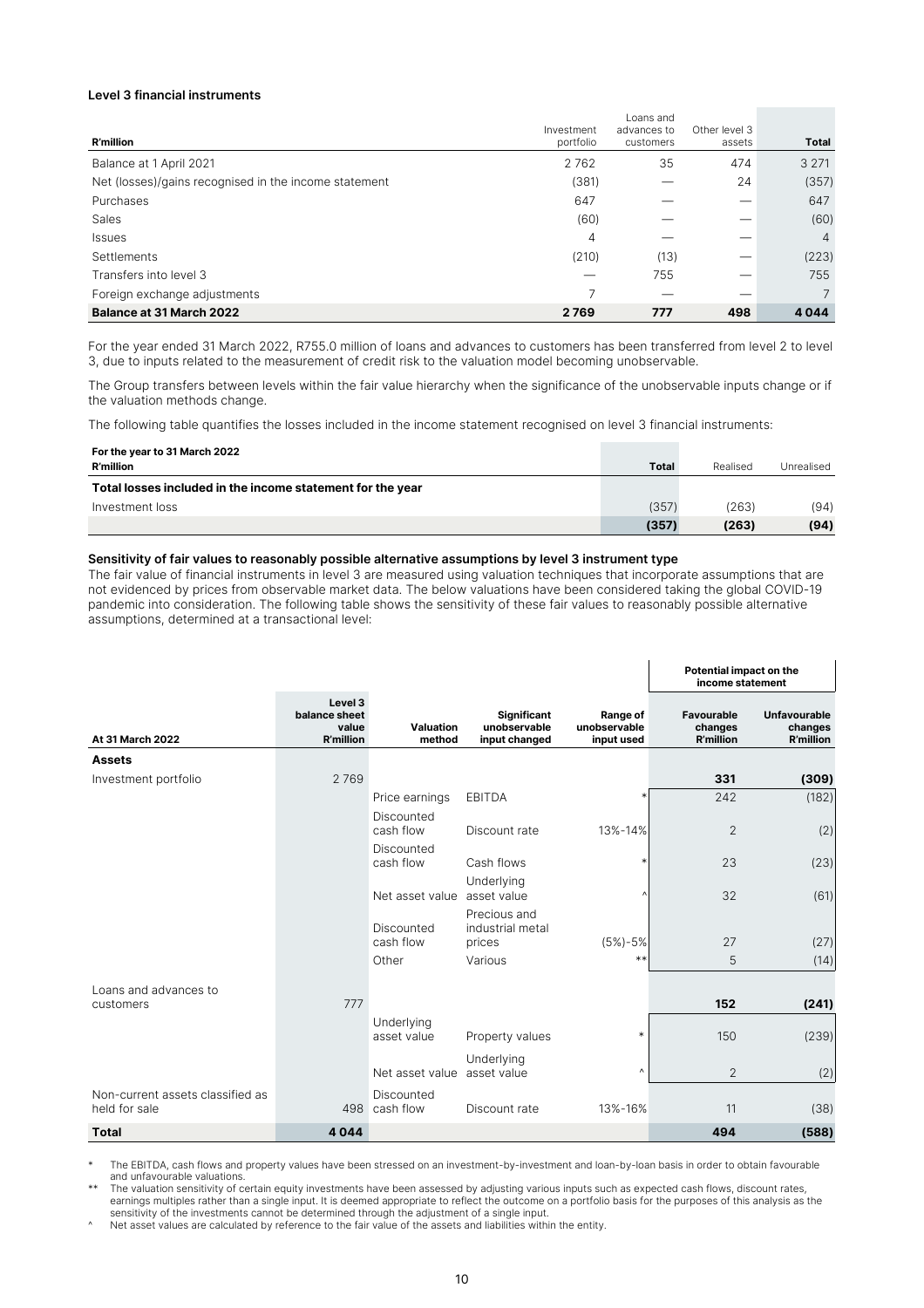In determining the value of level 3 financial instruments, the following are the principal inputs that can require judgement:

### EBITDA

The Company's earnings before interest, taxes, depreciation and amortisation. This is the main input into a price earnings multiple valuation method.

#### Discount rates

Discount rates (including WACC) are used to adjust for the time value of money when using a discounted cash flow valuation method. Where relevant, the discount rate also accounts for illiquidity, market conditions and uncertainty of future cash flows.

### Cash flows

Cash flows relate to the future cash flows which can be expected from the instrument and requires judgement.

### Underlying asset value

In instances where cash flows have links to referenced assets, the underlying asset value is used to determine the fair value. The underlying asset valuation is derived using observable market prices sourced from broker quotes, specialist valuers or other reliable pricing sources.

### Price of precious and industrial metals

The price of precious and industrial metals is a key driver of future cash flows on these investments.

#### Price-earnings multiple

The price-to-earnings ratio is an equity valuation multiple. It is a key driver in the valuation of unlisted investments.

#### **Measurement of financial assets and liabilities at level 2**

The table below sets out information about the valuation techniques used at the end of the reporting period in measuring financial instruments categorised as level 2 in the fair value hierarchy:  $\overline{1}$ 

 $\overline{1}$ 

 $\overline{1}$ 

|                                                                             | <b>Valuation basis/techniques</b>                   | <b>Main inputs</b>                  |
|-----------------------------------------------------------------------------|-----------------------------------------------------|-------------------------------------|
| Assets                                                                      |                                                     |                                     |
| Non-sovereign and non-bank cash placements                                  | Discounted cash flow model                          | Yield curve                         |
| Reverse repurchase agreements and cash collateral on<br>securities borrowed | Discounted cash flow model                          | Yield curve                         |
| Bank debt securities                                                        | Discounted cash flow model                          | Yield curve                         |
| Other debt securities                                                       | Discounted cash flow model                          | Yield curve                         |
| Derivative financial instruments                                            | Discounted cash flow model<br><b>Black-Scholes</b>  | Yield curve<br>Volatilities         |
| Securities arising from trading activities                                  | Adjusted quoted price<br>Discounted cash flow model | Liquidity adjustment<br>Yield curve |
| Investment portfolio                                                        | Adjusted quoted price                               | Liquidity adjustment                |
| Loans and advances to customers                                             | Discounted cash flow model                          | Yield curve                         |
| Loans to Group companies                                                    | Discounted cash flow model                          | Yield curve                         |
| <b>Liabilities</b>                                                          |                                                     |                                     |
| Derivative financial instruments                                            | Discounted cash flow model<br><b>Black-Scholes</b>  | Yield curve<br>Volatilities         |
| Other trading liabilities                                                   | Discounted cash flow model                          | Yield curve                         |
| Repurchase agreements and cash collateral on securities lent                | Discounted cash flow model                          | Yield curve                         |
| Customer accounts (deposits)                                                | Discounted cash flow model                          | Yield curve                         |
| Other liabilities                                                           | Discounted cash flow model                          | Yield curve                         |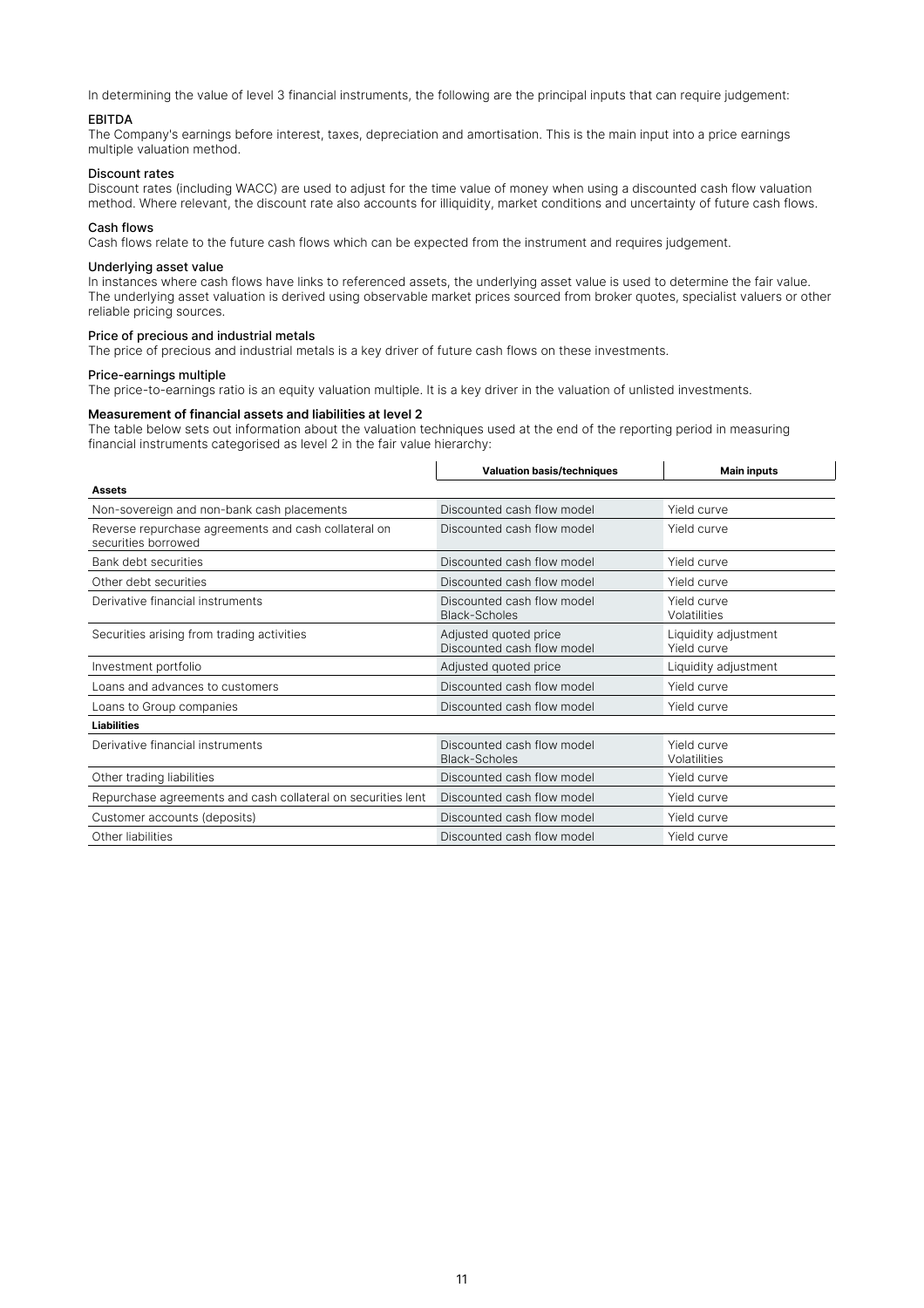### **Fair value of financial assets and liabilities at amortised cost**

The following table sets out the fair value of financial instruments held at amortised cost:

|                                                                            |          |                            | <b>Balances</b><br>where fair | Fair value of<br>balances that |
|----------------------------------------------------------------------------|----------|----------------------------|-------------------------------|--------------------------------|
|                                                                            |          | Fair value<br>approximates | values do not<br>approximate  | do not<br>approximate          |
| <b>At 31 March 2022</b>                                                    | Carrying | carrying                   | carrying                      | carrying                       |
| <b>R'million</b>                                                           | amount   | amount                     | amounts                       | amounts                        |
| <b>Assets</b>                                                              |          |                            |                               |                                |
| Cash and balances at central banks                                         | 11893    | 11893                      |                               |                                |
| Loans and advances to banks                                                | 19 609   | 12 454                     | 7 1 5 5                       | 7 1 4 9                        |
| Non-sovereign and non-bank cash placements                                 | 12 612   | 12 612                     |                               |                                |
| Reverse repurchase agreements and cash collateral on securities borrowed   | 33 091   | 6740                       | 26 351                        | 26 354                         |
| Sovereign debt securities                                                  | 14 948   |                            | 14 948                        | 15 189                         |
| Bank debt securities                                                       | 11 681   | 595                        | 11 0 8 6                      | 11 0 65                        |
| Other debt securities                                                      | 4 3 5 5  | 3 5 9 4                    | 761                           | 782                            |
| Loans and advances to customers                                            | 266928   | 251 425                    | 15 503                        | 15 5 26                        |
| Own originated loans and advances to customers securitised                 | 7 2 2 8  | 7 2 2 8                    |                               |                                |
| Other loans and advances                                                   | 108      | 108                        |                               |                                |
| Other securitised assets                                                   | 592      | 592                        |                               |                                |
| Other assets                                                               | 2 5 6 1  | 2 5 6 1                    |                               |                                |
| Loans to Group companies                                                   | 21 316   | 21 316                     |                               |                                |
|                                                                            | 406922   | 331118                     | 75804                         | 76065                          |
| <b>Liabilities</b>                                                         |          |                            |                               |                                |
| Deposits by banks                                                          | 18721    | 545                        | 18 17 6                       | 18 614                         |
| Repurchase agreements and cash collateral on securities lent               | 8939     | 5 3 1 9                    | 3620                          | 3706                           |
| Customer accounts (deposits)                                               | 363 409  | 217 963                    | 145 446                       | 188 067                        |
| Debt securities in issue                                                   | 2845     | 1796                       | 1049                          | 1052                           |
| Liabilities arising on securitisation of own originated loans and advances | 4585     | 4585                       |                               |                                |
| Other liabilities                                                          | 1819     | 1819                       |                               |                                |
| Loans from Group companies and subsidiaries                                | 1066     | 1066                       |                               |                                |
| Subordinated liabilities                                                   | 9 1 3 3  |                            | 9 1 3 3                       | 10 129                         |
|                                                                            | 410 517  | 233093                     | 177 424                       | 221568                         |